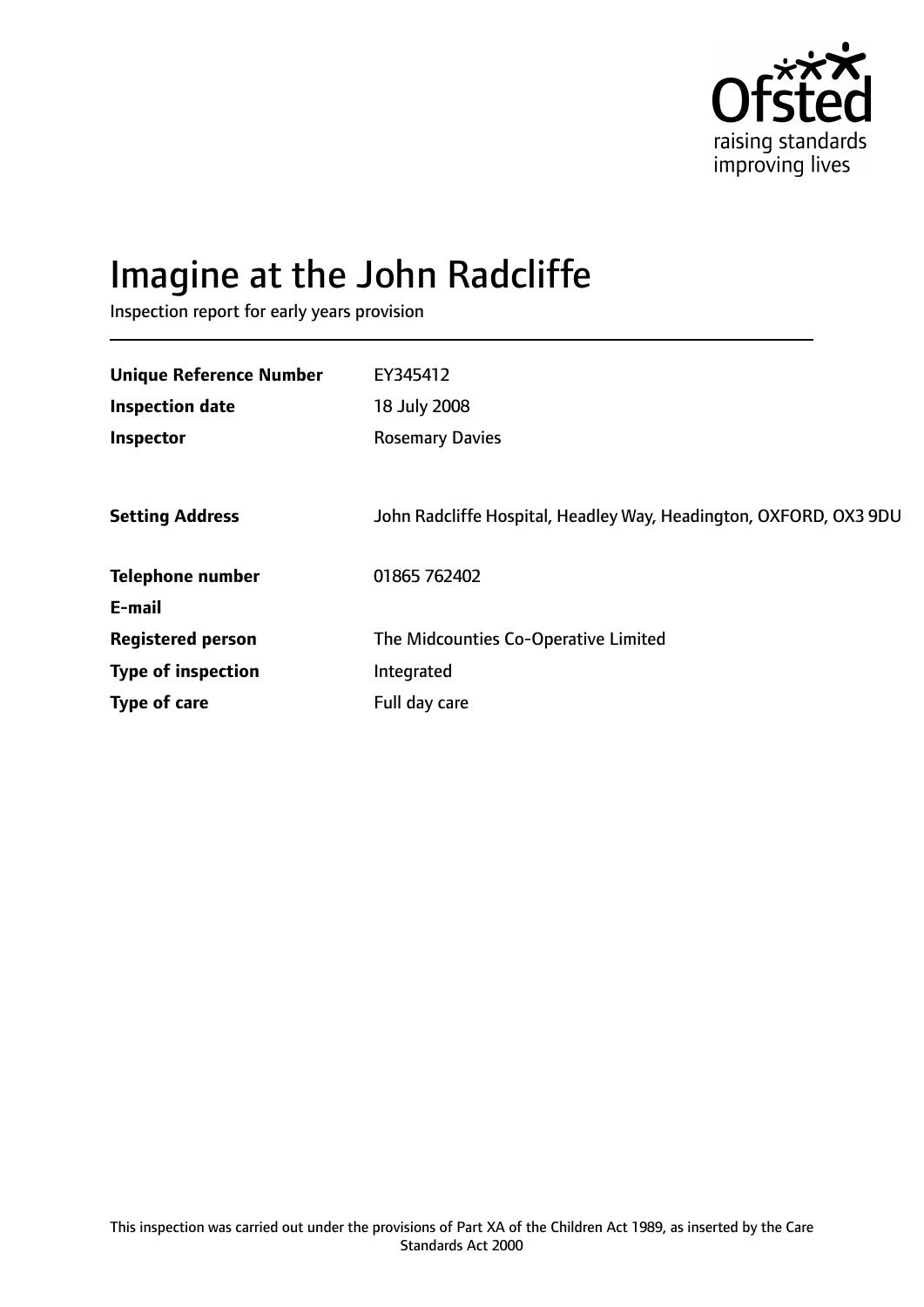#### **ABOUT THIS INSPECTION**

The purpose of this inspection is to assure government, parents and the public of the quality of childcare and, if applicable, of nursery education. The inspection was carried out under Part XA Children Act 1989 as introduced by the Care Standards Act 2000 and, where nursery education is provided, under Schedule 26 of the School Standards and Framework Act 1998.

This report details the main strengths and any areas for improvement identified during the inspection. The judgements included in the report are made in relation to the outcomes for children set out in the Children Act 2004; the National Standards for under 8s day care and childminding; and, where nursery education is provided, the *Curriculum guidance for the foundation stage.*

The report includes information on any complaints about the childcare provision which Ofsted has received since the last inspection or registration or 1 April 2004 whichever is the later.

#### **The key inspection judgements and what they mean**

*Outstanding: this aspect of the provision is of exceptionally high quality Good: this aspect of the provision is strong Satisfactory: this aspect of the provision is sound Inadequate: this aspect of the provision is not good enough*

For more information about early years inspections, please see the booklet *Are you ready for your inspection?* which is available from Ofsted's website: *www.ofsted.gov.uk.*

## **THE QUALITY AND STANDARDS OF THE CARE AND NURSERY EDUCATION**

On the basis of the evidence collected on this inspection:

The quality and standards of the care are good. The registered person meets the National Standards for under 8s day care and childminding.

The quality and standards of the nursery education are satisfactory.

## **WHAT SORT OF SETTING IS IT?**

Imagine at the John Radcliffe opened in 2007. It is one of six provisions run by Midcounties Co-operative Society Limited. It operates from the ground floor of the new children's hospital on the John Radcliffe Hospital site. The nursery has five playrooms, with children accommodated mainly according to age. The nursery is open each weekday from 07.00 until 18.00 all year around. There is an enclosed area for outdoor play. The setting provides places for families employed by the hospital trust, the staff of the John Radcliffe Hospital and members of the public.

A maximum of 96 children may attend the provision at any one time. There are currently 104 children aged from three months to under five years on roll. Of these, 27 children receive funding for early education. The nursery supports children with learning difficulties and/or disabilities and children learning English is an additional language.

The nursery employs 21 members of staff to work directly with the children. Of these, 11 hold appropriate early years qualifications at Level 3. The manager holds a relevant foundation degree. Regular support is received from the local authority.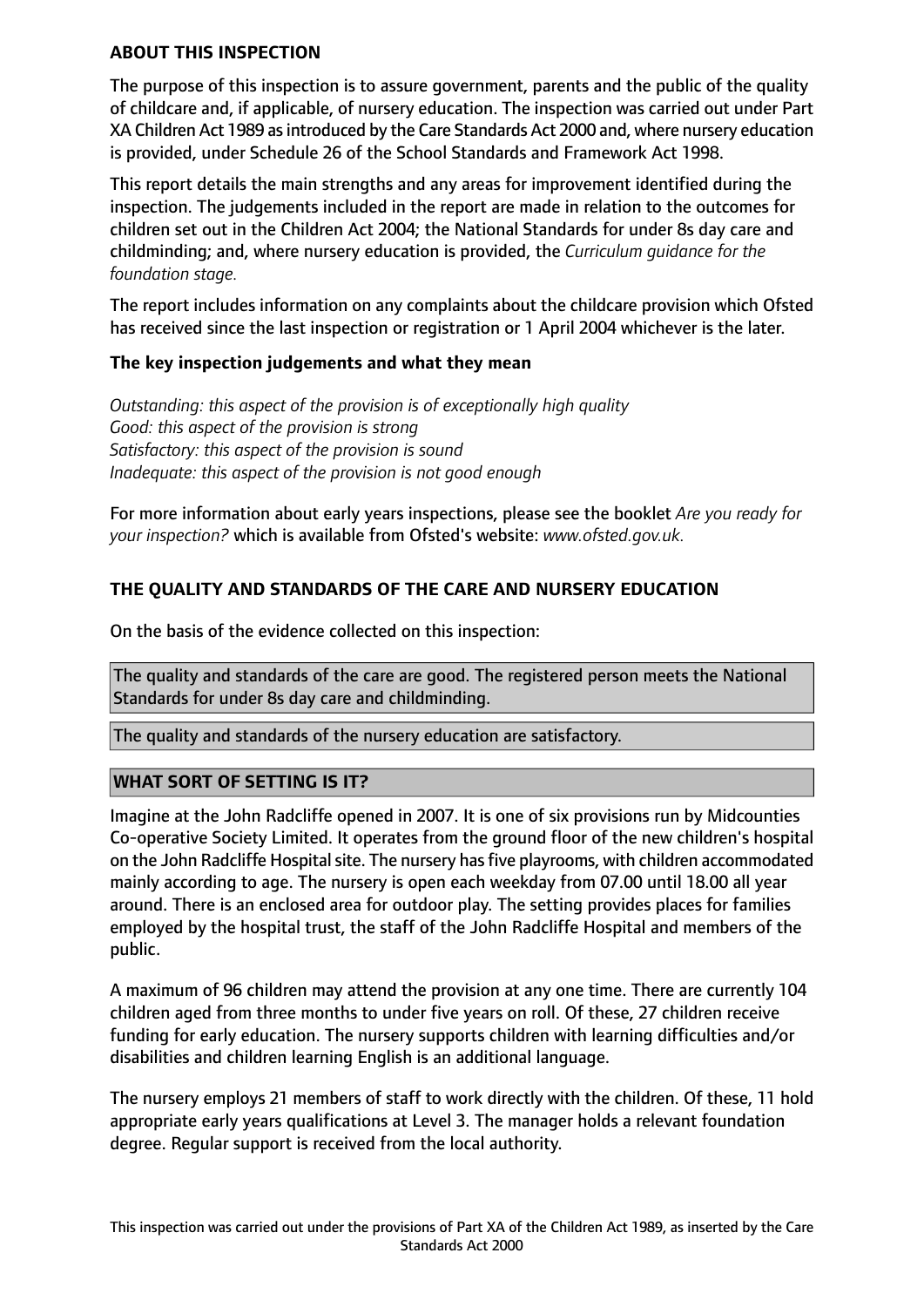## **Helping children to be healthy**

The provision is good.

A wide range of well thought out measures help maintain children's good health. The potential dangers of cross-infection are minimised as staff follow stipulated procedures carefully. They wear different coloured disposable aprons for serving food and cleaning chores, for example. Kitchen hygiene is good, with advice from outside agencies, such as Environmental Health, implemented fully. Children learn good personal hygiene routines, washing their hands thoroughly when needed and clean their teeth after meals. All required medical and accident records are kept appropriately and sufficient staff have appropriate qualifications in first aid. A first aid box is kept in each room.

Children enjoy healthy and nutritious meals. These are freshly cooked on the premises and menus planned to offer a 'five a day' selection of fresh fruit and vegetables. Menus are shared with parents and children, all of whom contribute to them. Foods from a range of cultural backgrounds are offered to widen children's tastes. Children's individual dietary requirements are met well. They tuck in to mid-morning snacks of fresh fruit, enjoying a good selection. However, staff fail to give clear explanations about the names of fruits or discuss why eating them is a healthy thing to do, in order to help children learn more about healthy lifestyles. Older children help themselves to fresh water when they wish, whilst younger children are offered additional drinks regularly, so all take fluids according to their individual requirements.

Children benefit from going outside in the nursery grounds at least twice a day to have fresh air and exercise. Older children make appropriate progress in their physical development, such as in developing ball control skills. There are no challenging climbing facilities available on a daily basis for the more athletic children, but regular visits to nearby parks where different equipment is available, help overcome this disadvantage. A varied range of activities and experiences helps older children develop their hand and finger dexterity, such as making puzzles, threading and using a variety of tools and implements.

## **Protecting children from harm or neglect and helping them stay safe**

The provision is good.

Children's safety is paramount in this nursery. Effective systems ensure the nursery is secure and that visitors cannot enter unless invited. Staff identify potential hazards to children's safety well and risk assessment is effective. Staff follow procedures closely to maintain children's safety, such as conducting required checklists diligently, indoors and outside. Children learn how to keep themselves safe, hearing why it is unwise to tip chairs when sitting on them or the dangers of throwing sand. Good fire prevention precautions are in place. Emergency evacuation procedures work effectively in practice. Staff understand their responsibilities to safeguard children's welfare. They know the procedures to be followed should they have concerns for children's wellbeing. An effective password system is used if children become unwell and have to leave the nursery with someone other than their main carers.

Children use modern, spacious, air-conditioned premises. Equipment, resources and toys are plentiful and of high quality. Although the babies' room lacks natural light, staff make sure they go outside several times a day. Babies have plenty of room in which to try moving around and attempt to walk. All rooms provide a welcoming atmosphere for children, with toys readily accessible in transparent containers and bright displays of children's work, posters and pictures.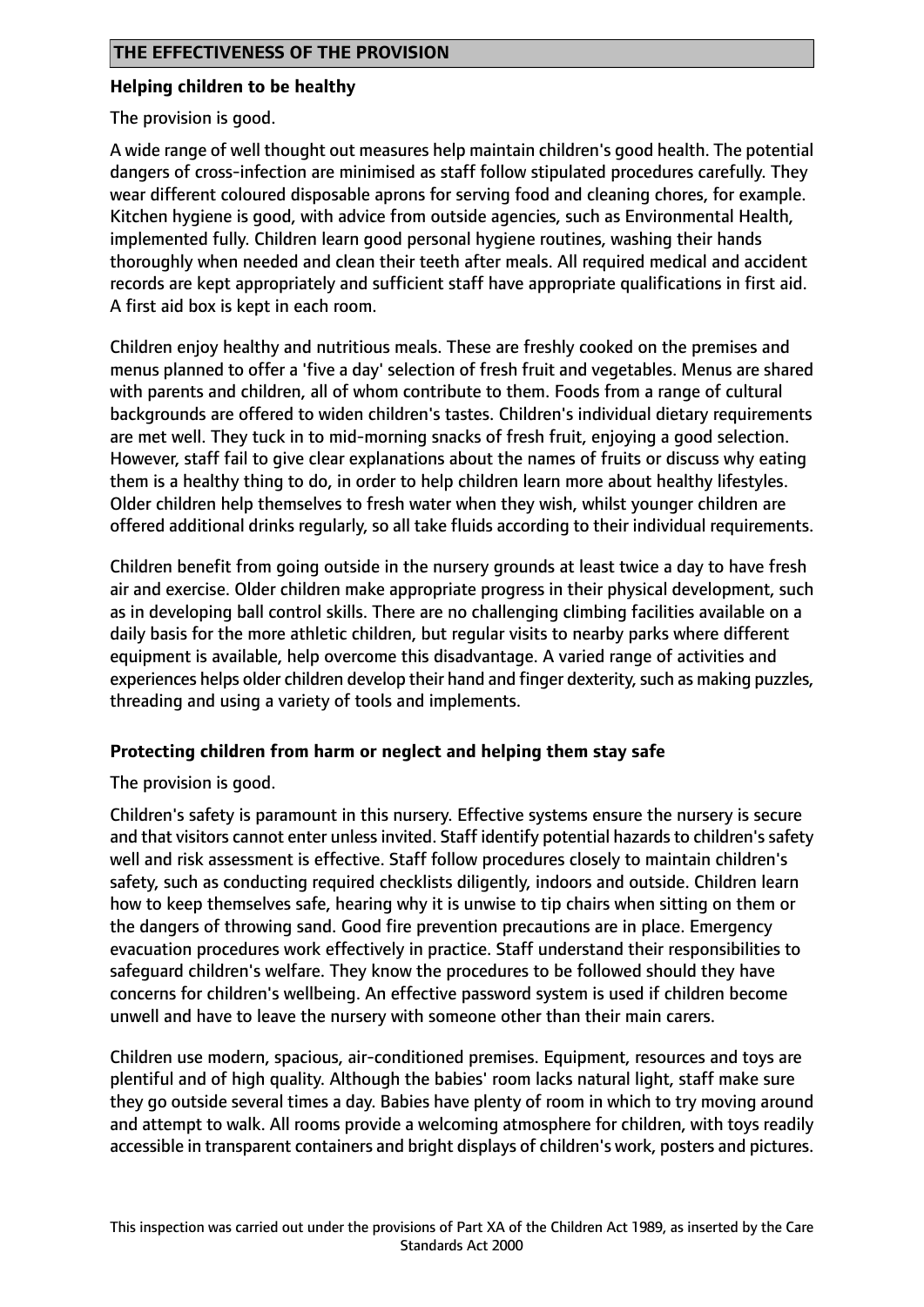Full use is made of the outdoor area, although the older children do not have ready access to this, so cannot make their own decisions about when to play outside.

## **Helping children achieve well and enjoy what they do**

The provision is good.

Staff make effective use of the Birth to three matters guidance to plan a good range of activities for children under the age of three years. Children throughout the nursery enjoy their experiences and learn through practical, exploratory play, using all their senses. All have high levels of choice over what they will do and for how long. This supports their independence as learners well, as does the layout of rooms.

Staff provide helpful support to babies as they start to find their voices. They make good eye contact with them and often repeat babies' babble to encourage them. Toddlers revel in exploring different materials, such as sand and jelly, whilst two and three year olds enjoy beginning to make marks with chalks whilst outside. All receive good levels of support from staff who encourage all areas of children's development well, including their ability to play happily alongside each other. Good daily routines support children's individual welfare needs well. Staff follow parental wishes for sleep, feeding and weaning babies. Throughout the nursery, children use cosy cushioned corners when wanting to rest or simply sit quietly and look at a book.

## Nursery Education

The quality of teaching and learning is satisfactory. Children make satisfactory progress towards the early learning goals of this Foundation Stage of their education. This is because staff have a secure understanding of the requirements of the Foundation Stage and plan an interesting range of experiences that cover all six areas of learning. However, some aspects of these areas are not covered effectively. Children enjoy mark making, for example, and make use of the special writing area but sometimes there is insufficient paper provided and pencils are blunt, which discourages children's intentions. Additionally, writing materials are not provided in the imaginative play corners, so that children are not prompted to mark make as part of their pretend play. Staff do not intentionally model writing on a daily basis, so children can watch how letters are formed properly. Nevertheless, the wealth of opportunities to support children's hand control means they develop an effective grip, which underpins their potential writing skills well.

Children concentrate well when involved in self-chosen play. They persevere to finish puzzles, build models and complete computer games. Children show their developing understanding of early mathematical language as they count spontaneously in their play. They enjoy number rhymes that help them learn to count.

Children clearly enjoy books, listening well to stories and choosing to browse through their favourites individually. Children's creative work is developing well through use of a varied selection of materials and media. Some children already begin to make up imaginary stories for themselves. These often reflect their interest in chosen topics. They make full use of a good range of resources provided to support their play, such as when 'packing our suitcase to go on holiday'. However, group times are not always focussed on things that interest children or organised to take account of their level of understanding. They do not understand 'months' or 'what year it is' for example, so valuable group time is not used fully effectively to support learning.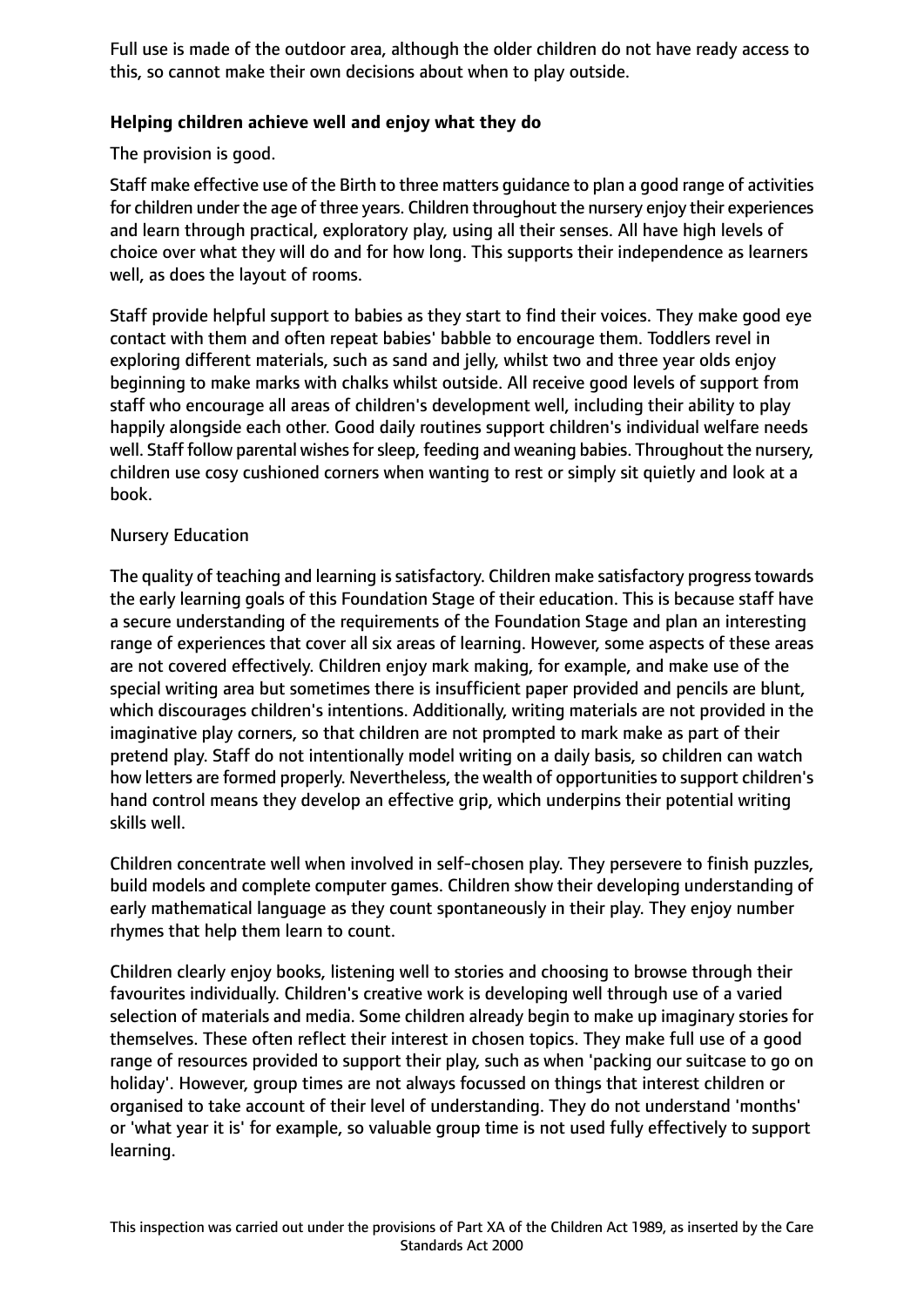Staff make useful observations of children's learning. They note children's progress during adult-led activities and what interests them, being well aware of the learning intentions at these times. Written planning provides effective guidance for questioning children during conversations, as part of their assessment. Records are kept up-to-date and the information gained is used well to inform future planning of activities, so that learning is progressive.

## **Helping children make a positive contribution**

The provision is good.

All children are valued and included in this nursery and its activities. The diverse cultural backgrounds of the children are acknowledged and celebrated, consequently they begin to learn that families differ and have different special days and festivals. The nursery supports children learning English as an additional language well. Rooms offer many visual clues to help such children understand what is expected of them. The special educational needs coordinator works effectively with families and outside professionals to provide appropriately for children who have additional learning needs.

Relationships throughout the nursery are good. Staff are caring and kind towards the children, who happily approach them for help, a cuddle or comfort. Children behave well overall, owing to staff adopting a consistent and positive approach towards them. Staff value children's work, displaying pictures and praising their efforts to do and make things, which boosts their self-esteem. Children learn to share and staff intervene quickly to settle any minor disagreements. The attention of older children sometimes drifts during 'circle time', if activities are not closely matched to their interests. Children's spiritual, moral, social and cultural development is fostered.

The partnership with parents and carers is good. All parents and carers receive much useful information about the nursery and what it provides for their children. They are involved in assessments of their children's progress. Parents of older children receive interesting suggestions of how they might support children's nursery education at home.

## **Organisation**

The organisation is good.

The setting meets the needs of the range of children for whom it provides. Children are cared for by staff who are cleared as suitable to be with them, owing to the robust procedures in place for their appointment. Effective induction procedures ensure that staff understand their roles and responsibilities. Staff appraisals pinpoint staff development needs and staff are appreciative of the nursery's support in helping them acquire new skills and knowledge.

Policies and procedures are reviewed and, whilst many are corporate ones for this small chain of nurseries, other are 'site specific' and stipulated procedures are followed well by staff. These contribute to an effective operational plan that keeps the nursery running smoothly on a day to day basis and ensures that children are kept safe, in good health and are well stimulated. All required records, documentation and parental permissions are in place, kept confidentially, securely and are ready for inspection.

The quality leadership and management of nursery education issatisfactory. Staff work together well to support the range of activities offered, both indoors and outside. They receive clear direction on their individual roles for adult led activities. However, there is insufficient monitoring to check that all aspects of the areas of learning are implemented effectively in practice and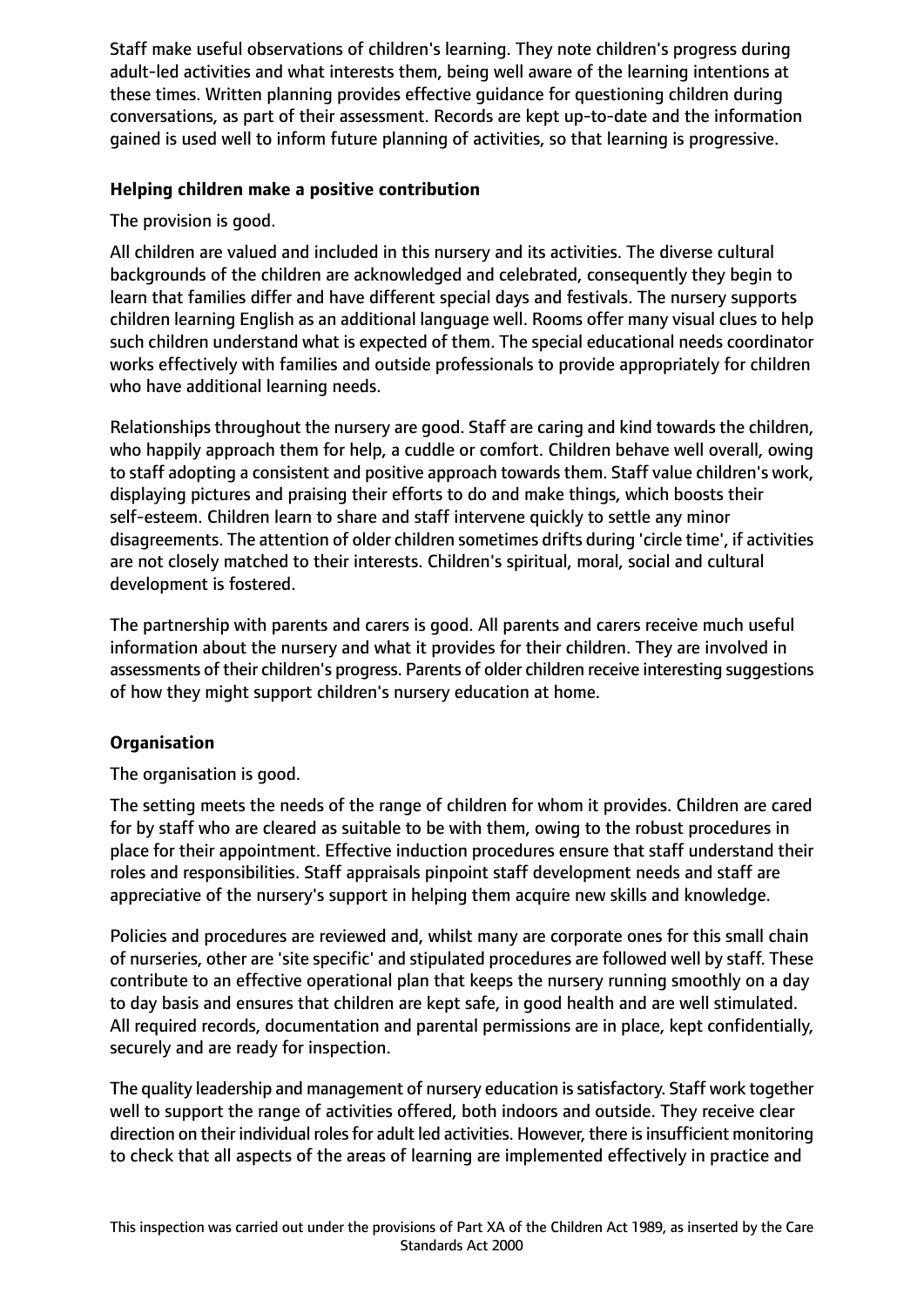to make good use of group times. Staff take advice from local authority advisors. A clear plan for the development of nursery education is in place, such as installing doors from the playroom directly to the outside area, so that children can play indoors or outdoors as they wish.

## **Improvements since the last inspection**

At the last inspection the nursery was judged as providing inadequate care. Two actions were set for improvement relating to children's safety and the deployment of staff. The nursery drew up a detailed action plan to address the issues raised and has implemented effective measures to raise the standard of care provided. Additionally, the nursery has acted to address all other issues mentioned in that report and has gone beyond these to instigate further changes. The end result is to substantially improve the standard of care offered since the last inspection.

Following the last inspection, two recommendations were raised to improve the standard of nursery education. These related to children's assessment, together with both the planning and monitoring of the activities offered, and to the partnership with parents. The staff now make effective use of assessment to plan what they will offer the children next and assessments are monitored effectively to ensure records are updated regularly. However, some aspects of the curriculum are not covered fully and this part of the monitoring process remains as a recommendation from this inspection. The partnership with parents and carers has improved considerably.

## **Complaints since the last inspection**

Since the last inspection there have been no complaints made to Ofsted that required the provider or Ofsted to take any action in order to meet the National Standards.

The provider is required to keep a record of complaints made by parents, which they can see on request. The complaints record may contain complaints other than those made to Ofsted.

## **THE QUALITY AND STANDARDS OF THE CARE AND NURSERY EDUCATION**

On the basis of the evidence collected on this inspection:

The quality and standards of the care are good. The registered person meets the National Standards for under 8s day care and childminding.

The quality and standards of the nursery education are satisfactory.

## **WHAT MUST BE DONE TO SECURE FUTURE IMPROVEMENT?**

## **The quality and standards of the care**

To improve the quality and standards of care further the registered person should take account of the following recommendation(s):

•further develop children's understanding of healthy eating by discussing the foods children eat during snack and meal times

## **The quality and standards of the nursery education**

To improve the quality and standards of nursery education further the registered person should take account of the following recommendation(s):